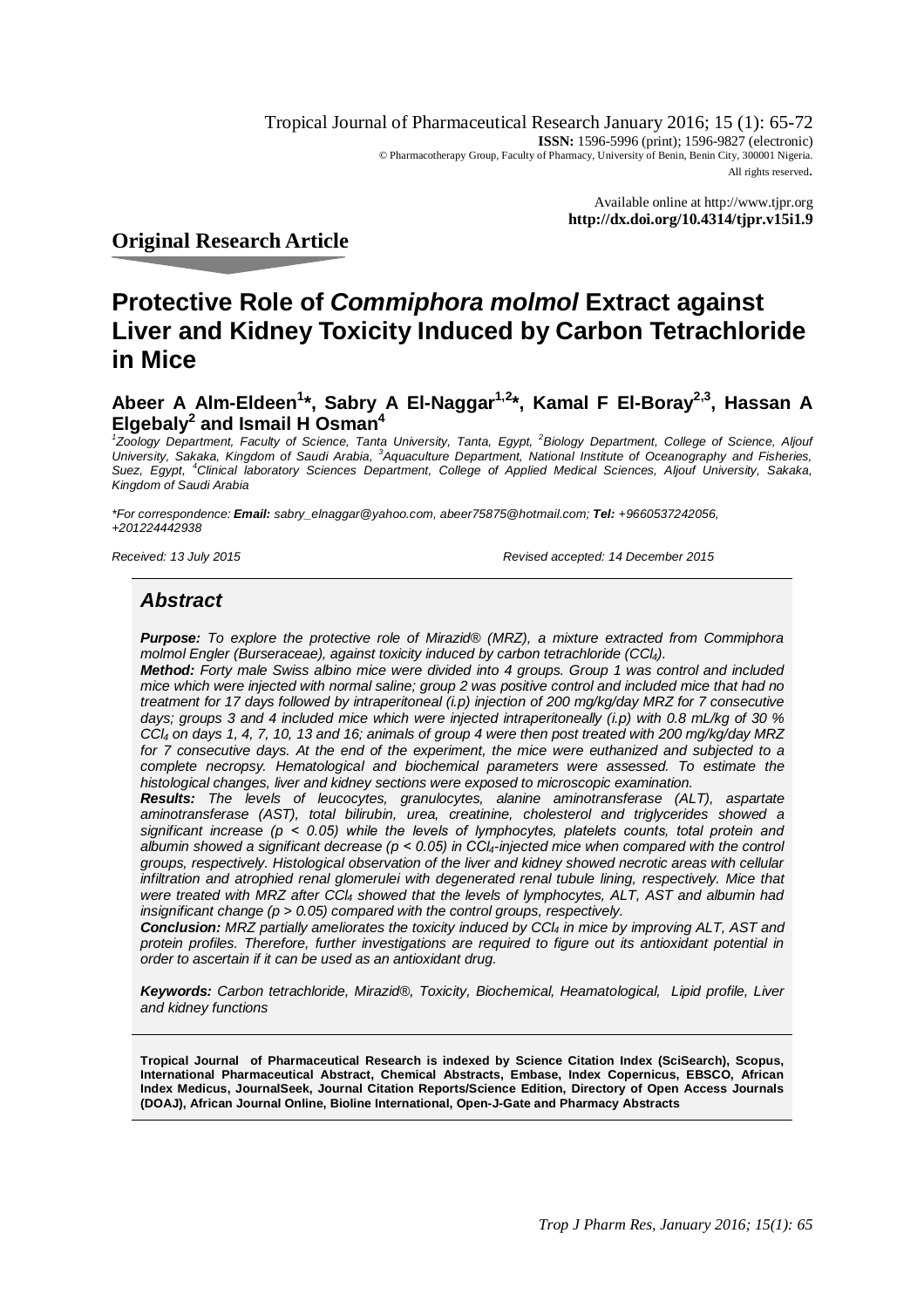## **INTRODUCTION**

Carbon tetrachloride  $(CCl<sub>4</sub>)$  is a common industrial solvent characterized by its toxic effects on the liver [1]. However, the liver is not the only targeted organ for  $CCL$ ; it also affects the kidney as well [2]. It has been reported that CCl<sup>4</sup> activates Kupffer cells in liver tissue to release harmful cytokines that lead to hepatocyte death [3]. Chronic exposure to  $CCl<sub>4</sub>$  can cause fatty degeneration and liver fibrosis [3]. The toxicity of CCI4 resulted from the bio-activation of CCI<sub>4</sub> into trichloromethyl free radical by cytochrome P450 system in the liver microsomes and consequently this causes lipid peroxidation of membranes that leads to liver injury [4]. Exposure to  $CCl<sub>4</sub>$  also causes kidney damage that may finally lead to cancer [5]. Several approaches have shown how  $CC|_4$  could cause this damage. One of these approaches showed that  $CCI<sub>4</sub>$  intoxication may lead to hypomethylation of cellular elements [6]. In addition, the cellular infiltration of activated neutrophils may increase the inflammatory response, which leads to the death of the cells due to superoxide and other toxic mediators release [7].

Oleo-gum-resin of *Commiphora molmol* (Burseraceae) is known as myrrh and the commercial extract is known as Mirazid® (MRZ) in the Egyptian pharmacies. Myrrh is collected from trees in Somalia and the Arabian Peninsula [8]. It contains 2-8 % volatile oils, terpenes, sesquiterpenes, and cuminic aldehyde [9]. Currently, MRZ is used to treat several parasites, for instance, it is used to treat fascioliasis and antischistosomal drug since 2001 [10]. MZR is used also to treat hepatic coccidiosis in domestic rabbits and *Giardia lamblia* infection in rats [11]. Myrrh-extract possesses antipyretic, antihistaminic and anti-inflammatory effects [12], hypocholesteremic, antiartheroscerotic effects [12], antigastric ulcer and cytoprotective effects [13]. Furthermore, myrrh-extract showed hypolipidemic effects [14] with reduction of cholesterol and triglycerides [15]. Controversial studies showed that myrrh-extract has no efficacy against tumor while others showed a potential antitumor activity [16] and antiarthritic effects [17]. Recently, MRZ is described as a hypoglycemic and antioxidant agent via enhancing the antioxidant activity in diabetes [18]. However, it is still unclear if MRZ can be used as antioxidant agent to protect liver and kidney from the injury induced by  $CCI<sub>4</sub>$ . Therefore, the present study was conducted to address the protective role of MRZ against hepatic and nephritic injury induced by  $CCl<sub>4</sub>$  in mice.

# **EXPERIMENTAL**

#### **Animals**

The experiment was performed on 40 healthy male Swiss albino mice aged between 6 and 8 weeks, weighing approximately 20 g each. The mice were obtained from the Faculty of Science, King Saud University, Kingdom of Saudi Arabia (KSA). The animals were housed in Biology Department, College of Science, Aljouf University, KSA. They were kept in clean and dry plastic cages (5 mice per cage) in 12 h dark/light cycle under normal laboratory condition of temperature and humidity, fed with commercial rodent pellets purchased from Sakaka City, Aljouf, KSA and tap water ad libitum. The animals were acclimatized for one week before running the experiments. The animals were maintained in accordance with the U.S. National Institutes of Health Guide for the Care and Use of Laboratory Animals [19]. Furthermore, the anesthetic procedures and handling of animals complied with the ethical guidelines of the Aljouf University's Ethical Committee, Aljouf University, KSA (approval ref no. JU- 25/2013).

The mice were divided into 4 groups of 10 mice each. Group 1 (G1): normal control group included mice which were received normal saline (200 ul/mouse i.p.), group 2 (G2): positive control group included mice which had no treatment for 17 days followed by intraperitoneal (i.p) injection of 200 mg/kg/day MRZ for 7 consecutive days, groups 3 and 4: (G3& G4) included mice which were injected i.p with 0.8 mL/kg  $CCI<sub>4</sub>$  on days 1, 4, 7, 10, 13 and 16; the mice in G4 were then post injected with 200 mg/kg/day MRZ for 7 consecutive days after 24 h from the last injection of  $CCI<sub>4</sub>$  [20]. At the end of the experiment, the mice were euthanized via i.p. injection with sodium pentobarbital and subjected to a complete necropsy.

#### **Chemicals and drugs**

CCl<sup>4</sup> was kindly provided by Dr Ahmad Tantawy, College of Applied Sciences, Aljouf University, and dissolved in olive oil. Mirazid®, a drug containing 300 mg purified resin extract of *Commiphora molmol* was obtained in the form of soft gelatin capsules from Pharco Pharmaceuticals Company, Egypt. MRZ was dissolved in normal saline.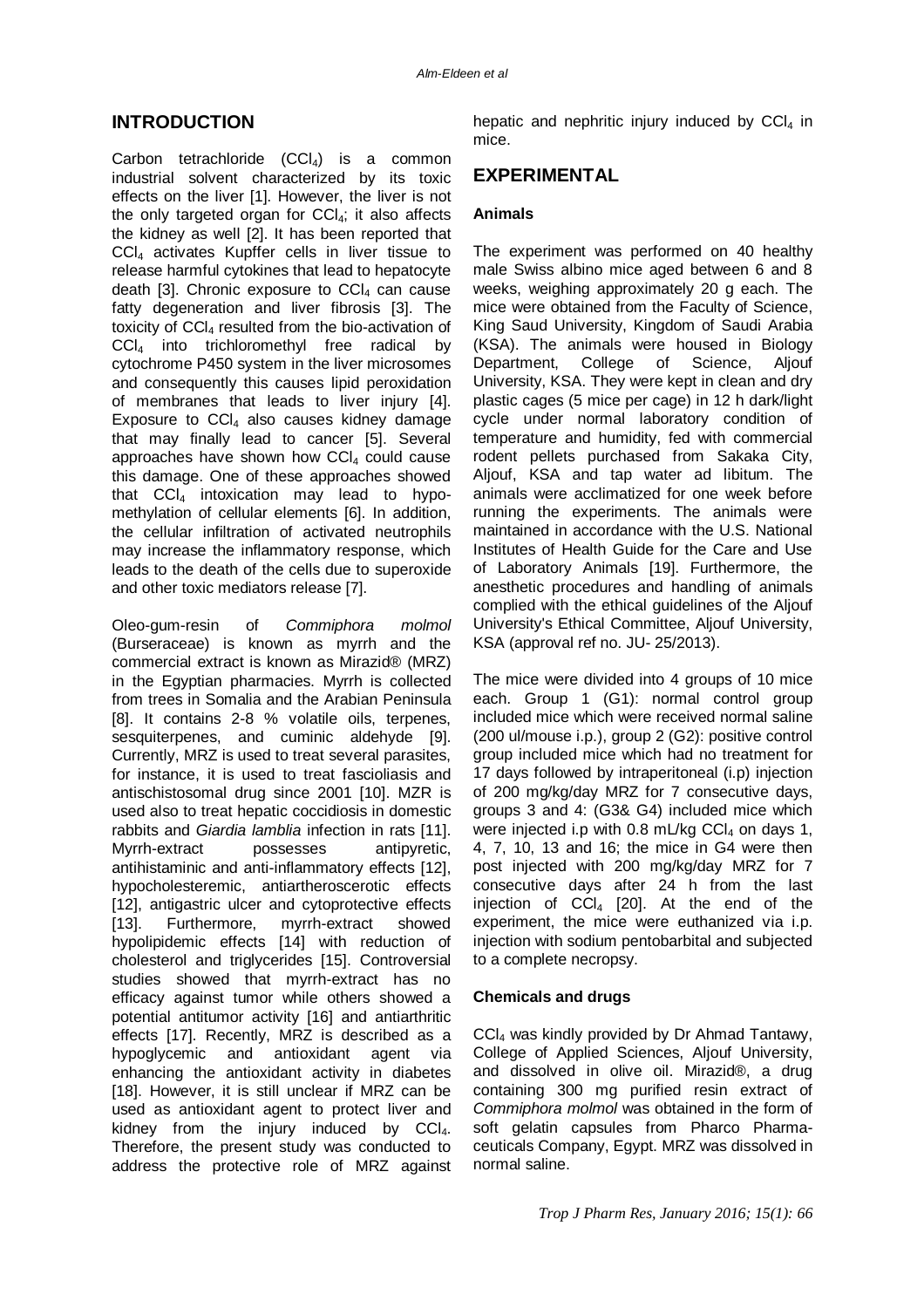#### **Estimation of hematological and biochemical parameters**

For the hematological parameters, blood samples were obtained from the orbital plexus of the eyes and then used to estimate red blood cells (RBCs) counts, hemoglobin content (Hb g/dl), hematocrit (Hct %) and the total white blood cell (WBCs) counts using an electronic blood counter (Auto hematology analyzer; BC-3200, Mindray, China). Differential WBCs was determined using blood smears from all groups. For biochemical parameters, blood samples were collected from the inferior vena cava in heparinized glass tubes. Serum was separated by centrifugation at 3000 rpm for 15 min. The enzymatic activities of alanine aminotransferase (ALT), aspartate aminotransferase (AST) were measured by commercial kits [21].Total protein and albumin levels were estimated by Biuret method [22]. Creatinine level was determined by kinetic method as described by Larsen [23]. Urea level was measured as described by Fawcett and Scott [24]. Total triglycerides (TG) and total cholesterol (TC) levels were assessed according to the commercial kits. Total bilirubin was determined using diagnostic kits.

#### **Histological investigation**

Livers and kidneys were immediately removed from the mice, sliced and fixed in Bouin's fixative for 2 to 4 h. The specimens were then dehydrated, cleared and embedded in paraffin. Serial sections of 5 µm thick were cut by rotary microtome and processed for haematoxylin and eosin staining [25].

## **Statistical analysis**

Numerical data obtained from each experiment were expressed as mean  $\pm$  standard deviation (SD). Statistical differences between experimental groups were assessed using oneway ANOVA and *p* < 0.05 indicated statistically significant difference. All statistical analyses were performed using SPSS version 16 software package (SPSS® Inc, USA).

# **RESULTS**

#### **Effect of MRZ treatment on hematological profile**

The data showed that there was insignificant difference  $(p > 0.05)$  in the total number of RBCs, Hb and Hct % while there was a significant decrease ( $p < 0.05$ ) in the platelets count in the mice that received MRZ alone (G2) compared with the mice of the normal control group (G1).

Mice in group 3 (G3) which were received  $CCl<sub>4</sub>$ alone showed insignificant change (*p* > 0.05) in the total RBCs, mean hematocrit (Hct %) and hemoglobin content (Hb) while showed a significant decrease ( $p < 0.05$ ) in the platelets counts compared with the control groups, respectively. Remarkably, mice that were injected with MRZ after CCl4 showed a significant decrease ( $p < 0.05$ ) in all the previous parameters compared with the control groups (G1 & G2), respectively (Table 1).

#### **Effect of MRZ treatment on the total and differential leucocytes**

The data showed that there was an insignificant difference  $(p > 0.05)$  in the mean% of the lymphocytes, granulocytes and monocytes between the normal and positive control groups (G1 & G2) although the total number of the WBCs in G2 showed a significant  $(p < 0.05)$ increase compared with the control group (G1). Mice that were treated with  $CCI<sub>4</sub>$  (G3) showed a significant increase ( $p < 0.05$ ) in WBCs and mean % granulocytes and a significant decrease  $(p < 0.05)$  in the mean % lymphocytes while showed insignificant increase ( $p > 0.05$ ) in mean % monocytes compared with the control groups, respectively. Interestingly, mice that were treated with MRZ after  $CCI<sub>4</sub>$  (G4) showed a significant decrease  $(p < 0.05)$  in WBCs and mean % granulocytes and a significant increase (*p* ˂ 0.05) in mean % monocytes while showed (*p* > 0.05) insignificant increase in mean % lymphocytes compared with the control groups, respectively (Table 2).

## **Effect of MRZ treatment on biochemical parameters**

The enzymatic activities of ALT, AST, urea and creatinine in showed an insignificant change (*p* > 0.05) between normal and positive control mice (G1 & G2). Only total bilirubin level was significantly decreased ( $p < 0.05$ ) in the mice of the positive control group (G2) compared with the normal control group (G1). All of the previous parameters were significantly increased (*p* ˂ 0.05) in the mice that were treated with  $CCI<sub>4</sub>$  (G3) compared with the control groups, respectively. Successfully, mice that were treated with MRZ after  $CCl<sub>4</sub>$  (G4) showed insignificant change ( $p >$ 0.05) in the levels of AST and ALT while still showed a significant increase ( $p < 0.05$ ) in the levels of total bilirubin, urea and creatinine comparing with the control groups, respectively (Table 3).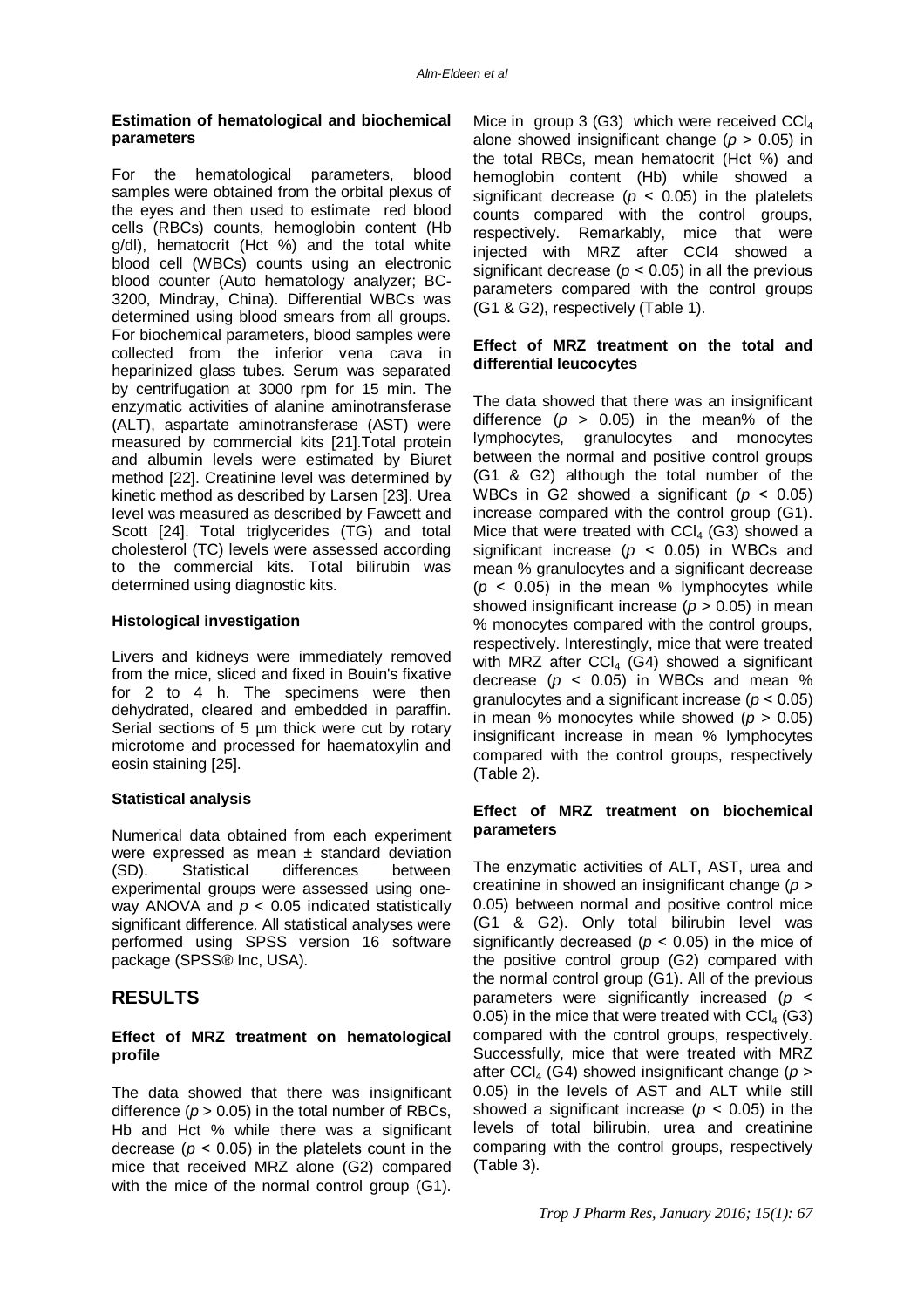| <b>Groups</b>  | $RBCs (x10^6)$  | Platelets $(x10^3)$   | $Hb$ ( $q/dl$ )    | Hct%             |
|----------------|-----------------|-----------------------|--------------------|------------------|
| G1             | $6.5 \pm 0.2$   | $1055.0+48$           | $12.5 \pm 0.2$     | $35.0+0.2$       |
| G <sub>2</sub> | $7.0 \pm 0.8$   | $890.0 + 44^a$        | $11.5 \pm 1.5$     | $35.5 \pm 2.0$   |
| G3             | $6.3 \pm 0.8$   | 725.5±96 <sup>b</sup> | $12.4 \pm 0.9$     | $33.5 \pm 3.0$   |
| G4             | $5.7 \pm 0.4^b$ | $480.0 \pm 82^b$      | $10.7 \pm 1.3^{b}$ | $30.5 \pm 3.2^b$ |

Table 1: Effect of MRZ administration on hematological profile in CCl<sub>4</sub>-treated mice

*The values represent mean*  $\pm$  SD, number of animals is 10 mice per group;  $a$ <sup>2</sup>  $\rho$  < 0.05: versus normal control *group (G1); <sup>b</sup> p < 0.05: versus control groups (G1& G2); (G1): normal control group includes mice that received no treatment, (G2) includes mice that were injected with MRZ, (G3) includes mice that were injected with CCl4,(G4) includes mice that were injected with both CCl<sup>4</sup> and MRZ; (RBCs): red blood cells, (Hb): hemoglobin content and the (Hct %): hematocrit*

**Table 2:** Effect of MRZ administration on the total and the differential leucocytes in the CCl<sup>4</sup> treated mice

| <b>Groups</b>  | WBCs $(x 10^3)$       | Mean % lymphocytes          | Mean % granulocytes    | Mean % monocytes  |
|----------------|-----------------------|-----------------------------|------------------------|-------------------|
| G1             | $4.3 \pm 0.2$         | $55.0 \pm 1.7$              | $43.0 \pm 1.5$         | $2.5 \pm 0.5$     |
| G <sub>2</sub> | $6.6 \pm 0.5^{\circ}$ | $54.0 \pm 2.6$              | $43.0+2.0$             | $3.0 \pm 0.5$     |
| G3             | $7.3 \pm 0.3^b$       | $43.8 \pm 1.8$ <sup>b</sup> | $51.8 \pm 1.0^b$       | $4.0 \pm 0.5$     |
| G4             | $5.5 \pm 0.5$ b       | $56.0+4.1$                  | $38.0 \pm 1.5^b$<br>J, | $6.9{\pm}2.5^{6}$ |

*The values represent mean*  $\pm$  SD, number of samples is 10 mice per group;  ${}^{a}p$  < 0.05: versus normal control *group (G1) <sup>b</sup> p < 0.05: versus control groups (G1& G2): normal control group includes mice that received no treatment, (G2) includes mice that were injected with MRZ, (G3) includes mice that were injected with CCl4, (G4) includes mice that were injected with both CCl<sup>4</sup> and MRZ. (WBCs): Total white blood cells.*

**Table 3:** Effect of MRZ administration on the liver and kidney functions in the CCl<sub>4</sub> treated mice

| <b>Groups</b> | ALT (IU/ml)           | AST (IU/ml)            | T. bilirubin (mg/dl)    | Urea (mmol/l)           | Creatinine (mg/dl)      |
|---------------|-----------------------|------------------------|-------------------------|-------------------------|-------------------------|
| G1            | $24.0 \pm 1.80$       | $44.4 + 1.20$          | $0.37 \pm 0.08$         | $5.0 + 0.55$            | $0.68 \pm 0.04$         |
| G2            | $26.0 + 2.10$         | $42.5 + 2.30$          | $0.25 + 0.05^a$         | $5.3 + 0.30$            | $0.64 \pm 0.03$         |
| G3            | $49.0 + 2.50^{\circ}$ | $79.0 + 11.40^{\circ}$ | $0.94 \pm 0.03^{\circ}$ | $10.5 \pm 1.30^{\circ}$ | $2.78 \pm 0.05^{\circ}$ |
| G4            | $27.5 + 4.90$         | $49.5 + 4.50$          | $0.50+0.05^{\circ}$     | $7.1 \pm 0.70^{\circ}$  | $0.82 \pm 0.02^{\circ}$ |

*Values represent mean*  $\pm$  SD, number of samples is 10 mice per group;  $^a$ p < 0.05: versus normal control group *(G1); <sup>b</sup> p < 0.05: versus control groups (G1and G2); (G1): normal control group includes mice that received no treatment, (G2) includes mice that were injected with MRZ, (G3) includes mice that were injected with CCl4, (G4) includes mice that were injected with both CCl<sup>4</sup> and MRZ; (ALT): alanine aminotransferase and (AST): aspartate aminotransferase.*

The levels of the total protein and albumin showed an insignificant change (*p* > 0.05) while cholesterol and triglycerides levels showed a significant change ( $p \le 0.05$ ) in the positive control group (G2) compared with the normal control group (G1), respectively. All of those parameters were significantly changed (*p* ˂ 0.05) in the mice that were treated with  $CCl<sub>4</sub>$  (G3) compared with control groups (G1 & G2). In the mice that were treated with both of  $CCI<sub>4</sub>$  and MRZ (G4), the albumin level returned nearly to its normal level as in the control groups (G1 and G2). However, the total protein and the cholesterol levels still showed a significant decrease ( $p < 0.05$ ) compared with their levels in the control groups. Triglycerides level showed a significant decrease ( $p < 0.05$ ) compared with the normal control group (G1) while an insignificant decrease (*p* > 0.05) was observed

compared with the mice in the positive control group (G2) (Table 4).

#### **Histopathological features of mice liver and kidney**

Histological examination of the liver sections of the normal and positive control groups (G1 & G2) showed normal hepatic architecture with radial arrangement of hepatocytes that contain pronounced nuclei and obvious nucleoli (Figure 1A). Examination of the liver sections of the mice that were treated with  $CCI<sub>4</sub>$  (G3) showed pale stained hepatocytes with swollen nuclei, undergoing lytic necrosis, portal area associated with cellular infiltration (Figure 1B). Examination of the liver sections of the mice that were treated with both  $CCl<sub>4</sub>$  and MRZ (G4) showed partial improvement, pale stained hepatocytes with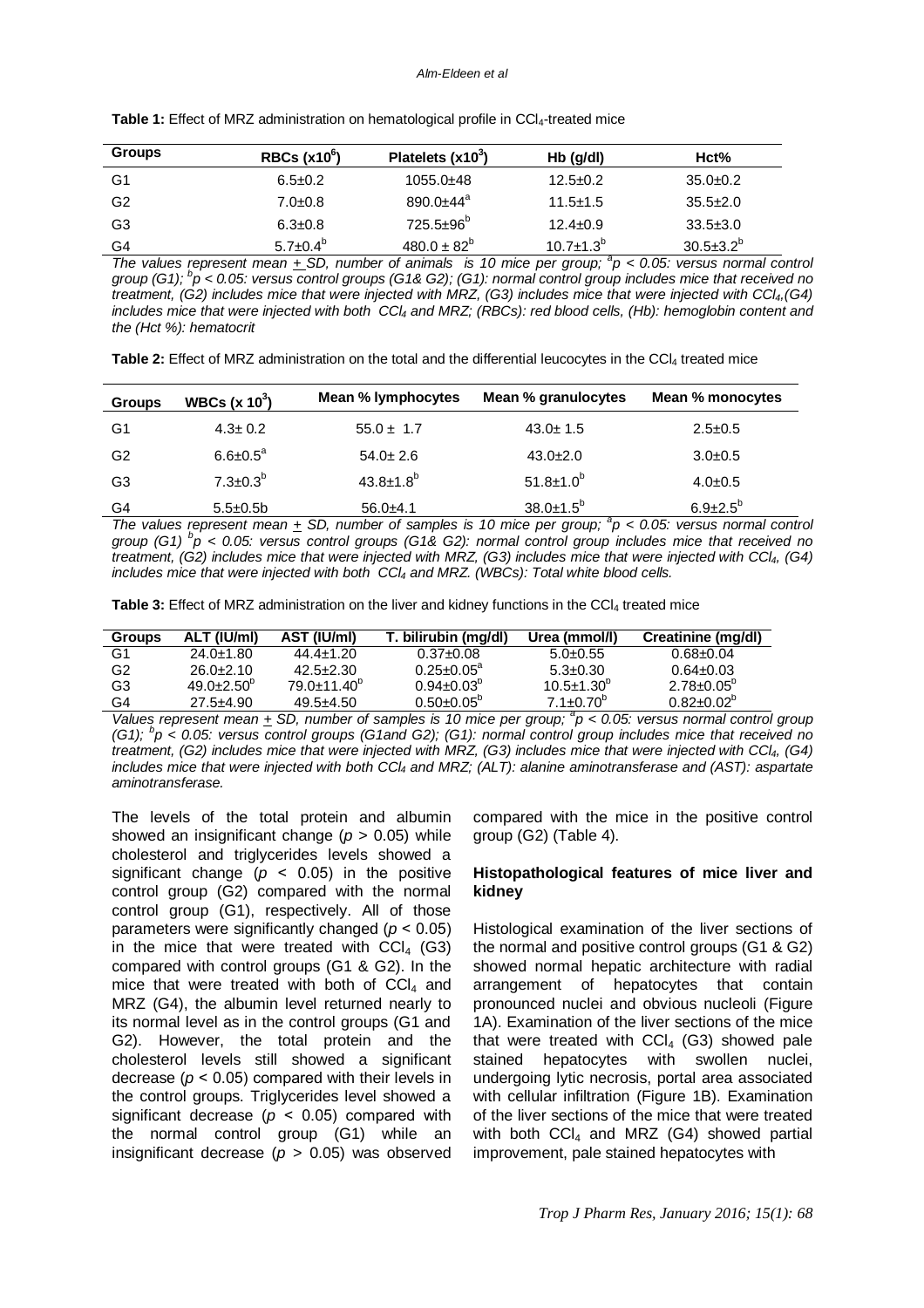| <b>Groups</b>  | Total protein (g/dl)   | Albumin (g/dl)         | Cholesterol (mg/dl)     | Triglycerides (mg/dl)   |
|----------------|------------------------|------------------------|-------------------------|-------------------------|
| G <sub>1</sub> | 7.6±0.26               | $3.0\pm0.09$           | $54.0+2.00$             | $44.0 \pm 3.00$         |
| G <sub>2</sub> | $7.4 \pm 0.36$         | $3.2 \pm 0.20$         | $33.0 \pm 3.20^a$       | $31.6 \pm 2.50^a$       |
| G3             | $4.5 \pm 0.43^{\circ}$ | $2.4 \pm 0.40^{\circ}$ | $72.2 \pm 6.00^{\circ}$ | $50.2 \pm 7.00^{\circ}$ |
| G4             | $5.5 \pm 0.80^{\circ}$ | $3.3 \pm 0.20$         | $25.0 \pm 2.00^{\circ}$ | $27.6 \pm 3.20^a$       |

*The values represent mean*  $\pm$  SD, number of samples is 10 mice per group;  ${}^{a}p$  < 0.05: versus normal control *group (G1), <sup>b</sup> p < 0.05: versus control groups (G1& G2); (G1): normal control group includes mice that received no treatment, (G2) includes mice that were injected with MRZ, (G3) includes mice that were injected with CCl4, (G4) includes mice that were injected with both CCl<sup>4</sup> and MRZ.*

some cytoplasmic degeneration and well developed nuclei (Figure 1C).



**Figure 1:** Light photomicrographs of the mice liver sections stained with haematoxylin and eosin showing. (A) Control mice showing normal hepatic architecture with radial arrangement of hepatocytes contain pronounced nuclei and obvious nucleoli (arrows). (B) Mice that were treated with  $CCl<sub>4</sub>$  showing pale stained cells with swollen nuclei, undergoing lytic necrosis (area inside circle), and portal area associated with cellular infiltration (arrow head). (C) Mice that treated with both of  $CCI<sub>4</sub>$  and MRZ showing pale stained hepatocytes with well-developed nuclei and some cytoplasmic vacuolation.

Examination of the transverse sections of the kidney of the normal and positive control groups (G1 & G2) showed normal renal cortex with

normal renal tubules (Figures 2A, B, 3A). Kidney sections of mice that were treated with  $\text{CCI}_4$ , showed a distinct vacuolated and degenerated epithelial lining cells of the renal tubules accompanied with glomerular vacuolation, widening of the renal tubular lumen. Also some of the renal tubules appeared with an eosinophilic hyaline substance, high degree of cellular infiltration and vascular congestion. Also, obstruction of the renal spaces was noticed. (Figures 2C, D, 3B). The mice that were treated with both  $CCI<sub>4</sub>$  and MRZ showed cellular degeneration in both of the epithelial lining of the renal tubules and the glomeruli together with appearance of hemorrhagic areas (Figures 2E, F, 3C).

## **DISCUSSION**

The present investigation addressed the effect of MRZ treatment on liver and kidney toxicity induced by  $CCI<sub>4</sub>$  administration in mice. The results revealed that treatment with  $CCL<sub>4</sub>$  showed a significant change in the total leucocytes number, the mean percentage of both lymphocytes and granulocytes and platelets counts. Significant changes in the liver enzymes (ALT and AST), T. bilirubin, urea, creatinine, total protein and albumin were also recorded. CCl<sub>4</sub> injection led to an increase in the total cholesterol and triglycerides levels. Furthermore, dramatic histological alternations in the kidney and liver tissues were recorded like the appearance of the necrotic areas, cellular infiltration, atrophied renal glomeruli and degenerated renal tubule lining with widening of the renal lumens and appearance of the eosinophilic substance. The present data is consistent with the previous study reporting that exposure to  $CCI<sub>4</sub>$  causes hepatic injury, including hepatocytic necrosis and inflammation [26]. The authors added that lowdose and long-term exposure to  $CCI<sub>4</sub>$  induces hepatic fibrogenesis, which leads to hepatic fibrosis. It has also reported that chronic exposure of  $CCI<sub>4</sub>$  generates free radicals that trigger a cascade of events resulting in the appearance of fibrosis [27].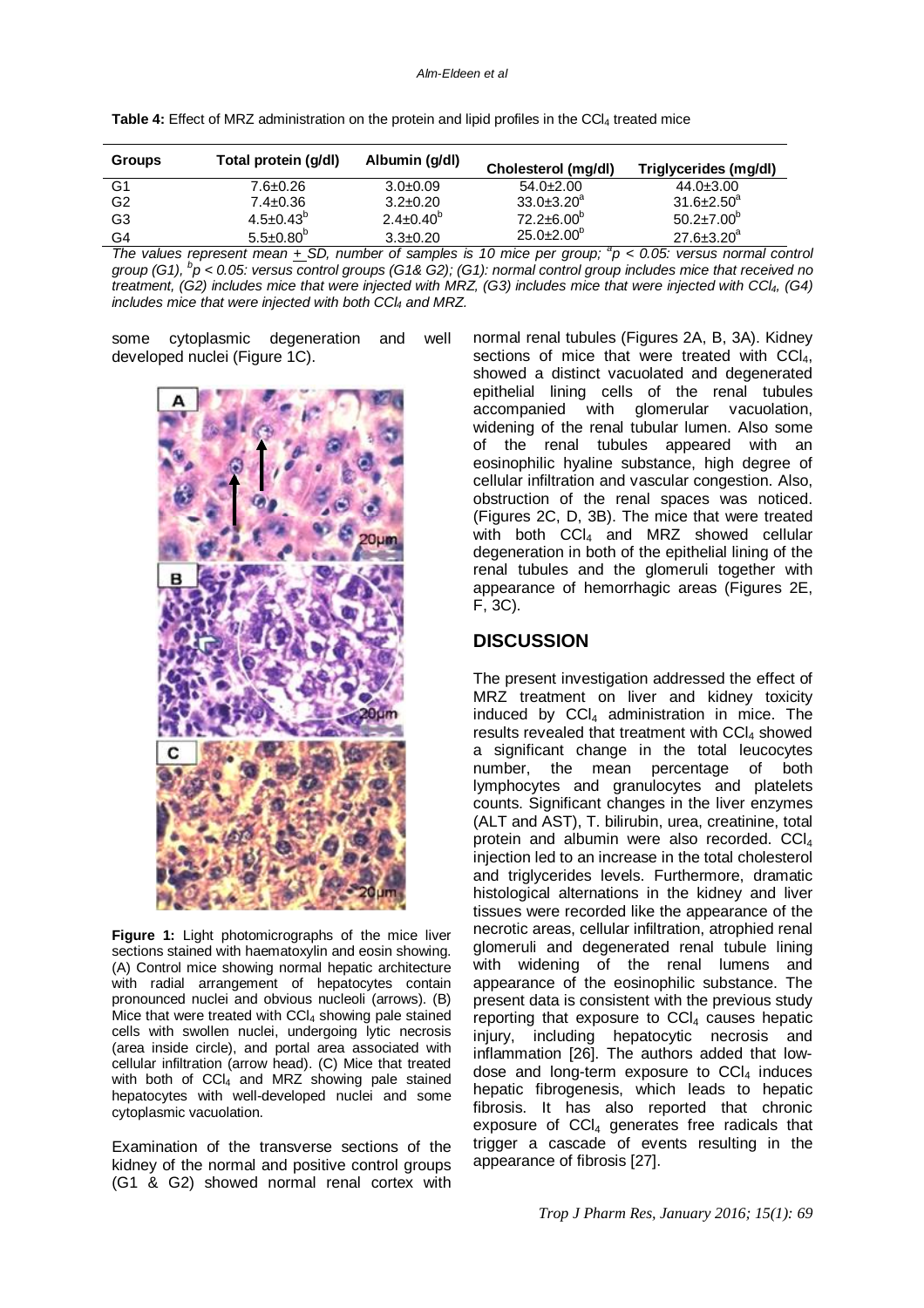

**Figure 2:** Light photomicrographs of the transverse sections in the mice kidney stained with haematoxylin and eosin showing renal cortex stained with haematoxylin and eosin. (A and B) control mice normal renal tubules (arrows). (C and D) treated mice with CCl<sup>4</sup> revealed cellular degeneration of the renal epithelial lining cells and widening of the renal lumen (star). (E and F) mice that were treated with both CCl<sub>4</sub> and MRZ showing less widening , highly degenerated epithelial lining cells (arrow), appearance of an eosinophilic hyaline substance (arrow head) (star).

Furthermore, a variety of enzymes such as AST and ALT are released into blood after hepatocytes damage, both which are considered as potential indicators of hepatocytes disorder [28].

On the other side, it was discovered that not just the liver is affected by  $CCl<sub>4</sub>$  intoxication, but also the kidneys are damaged and this could lead to cancer [5]. The kidney is sensitive to  $|CO|_4$ [2,5].Therefore, less urine may be formed, leading to a buildup of water and waste products in the body and blood, respectively. Recently, it was reported that there is an increase in the reactive oxygen species production, oxidative stress and a significant decrease in the antioxidant enzymes after  $CCI<sub>4</sub>$  injection [4,6]. Furthermore, a significant increase in the lipid

peroxidation which causes damage in the cell membrane that leads to pathological changes in acute and chronic renal injuries has been reported by Khan *et al* [4,6].

Treatment with MRZ showed small morphometric deviations in some measured parameters compared with the control mice. The current findings are in agreement with several experimental and pre-clinical studies on myrrh extract which proved its safety to use [18].The safety of MRZ administration has been tested on adult male albino rats by determination of the serum levels of ALT, AST and T. bilirubin and an insignificant change in their levels was reported [10].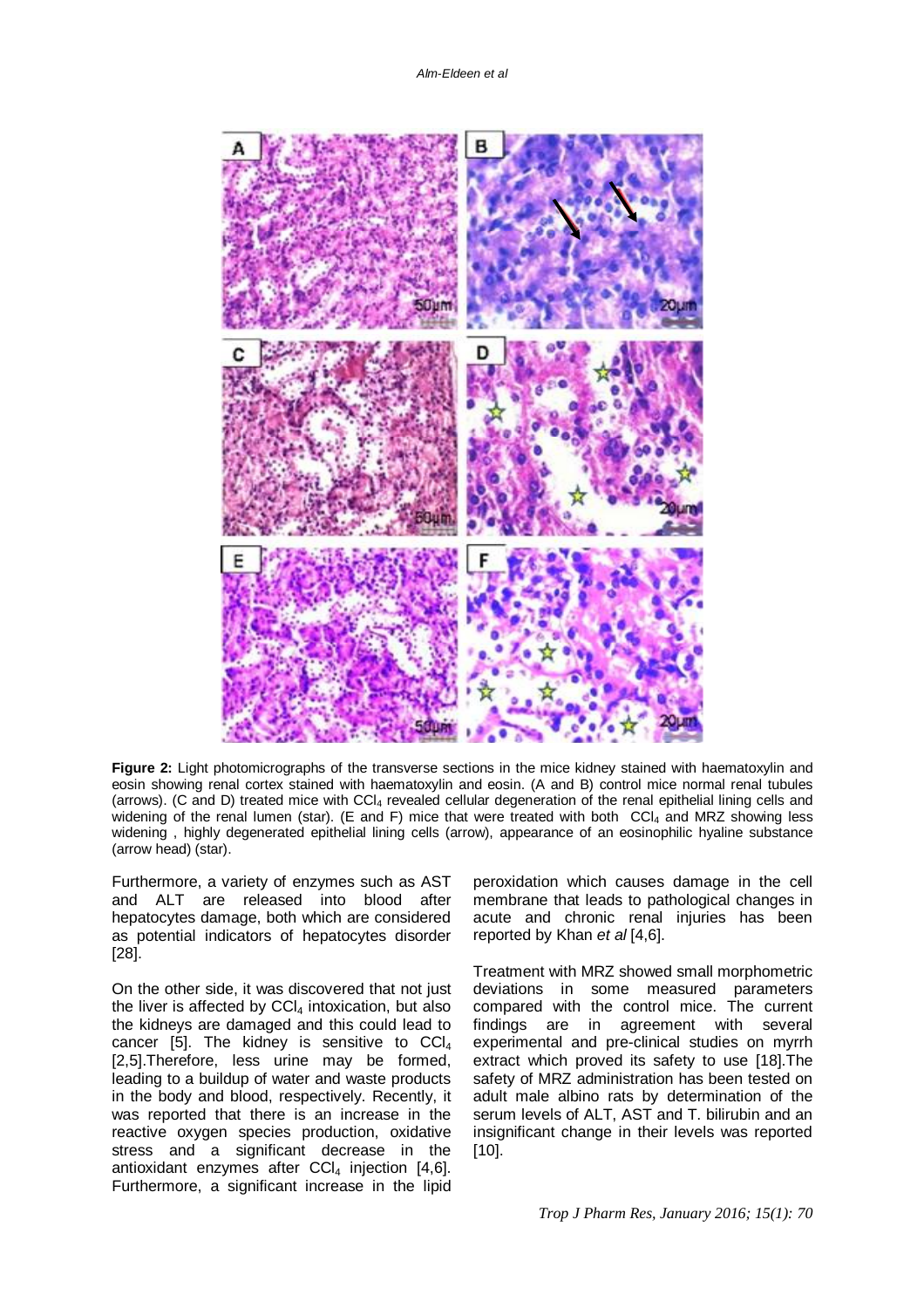

**Figure 3:** Light photomicrographs of transverse sections in the mice renal tubules stained with haematoxylin and eosin showing renal glomeruli. (A) control mice showing a normal structure of the renal glomeruli. (B) mice that were treated with CCl<sup>4</sup> showing glomerular vacuolation (arrows), obstruction of the glomerular renal space, vascular congestion (arrowheads) and cellular infiltration (star) (C) mice that were treated with both  $CCI<sub>4</sub>$  and MRZ showing glomerular degeneration with hemorrhage areas (arrow)

Supplementation of MRZ after CCL administration in our study could only return the mean percentage of the lymphocytes, liver function as indicated by ALT, AST levels and the lipid profiles to its normal levels. However, impairment of kidney architecture and renal function, as indicated by the levels of serum creatinine and urea, were recorded following MRZ treatment. The improvements recorded in the previous parameters may be explained by the ability of MRZ to function as antioxidant, immuno-stimulatory and anti-inflammatory agent [12]. The current data is consistent with Malhotra [14] who showed the ability of myrrh-extract to act as a hypolipidemic agent. It has been documented that myrrh-extract can reduce the high levels of cholesterol and triglycerides [15]. Myrrh extract containing polyphenolic groups induces a protective effect against reactive oxygen species [18]. *Commiphora molmol* had a protective effect on gastric ulcer due to its free radical- scavenging [13]. Recently, it was recorded that Myrrh considered a potent antioxidant exerts its activity through increasing the total antioxidant activity of the serum and tissues [18]. However, further future studies should be done to explain why renal architecture and function damaged by  $CCl<sub>4</sub>$  injection in the present study would not be improved after MRZ treatment.

## **CONCLUSION**

MRZ partially ameliorates the toxicity induced by CCl4 in mice by improving ALT, AST and protein profiles. Therefore, further investigation is required to ascertain its antioxidant potential and thus determine if it can be used as an antioxidant drug.

# **ACKNOWLEDGEMENT**

The authors wish to express sincere gratitude to the Department of Biology, Faculty of Science, Aljouf University for providing laboratory facilities for the study. We wish also to thank Dr Ahmad Tantawy, College of Applied Sciences, Aljouf University for providing CCL.

# **CONFLICT OF INTEREST**

The authors declared that there is no conflict of interest.

## **REFERENCES**

- *1. Seifert WF, Bosma A, Brouwer A, Hendriks HF, Roholl PJ, van Leeuwen RE, van Thiel-de Ruiter GC, Seifert-Bock I, Knook DL. Vitamin A deficiency potentiates carbon tetrachloride-induced liver fibrosis in rats. Hepatology 1994; 19: 193-201.*
- *2. Liu KX, Kato Y, Yamazaki M, Higuchi O, Nakamura T, Sugiyama Y. Decrease in the hepatic clearance of hepatocyte growth factor in carbon tetrachlorideintoxicated rats. Hepatology 1993; 17: 651–660.*
- *3. Decker T, Lohmann-Matthes ML, Karck U, Peters T, Decker K. Comparative study of cytotoxicity, tumor necrosis factor and prostaglandin release after stimulation of rat Kupffer cells, murine Kupffer cells, and murine inflammatory liver macrophages. J Leukocyte Biol1989; 45: 139- 146.*